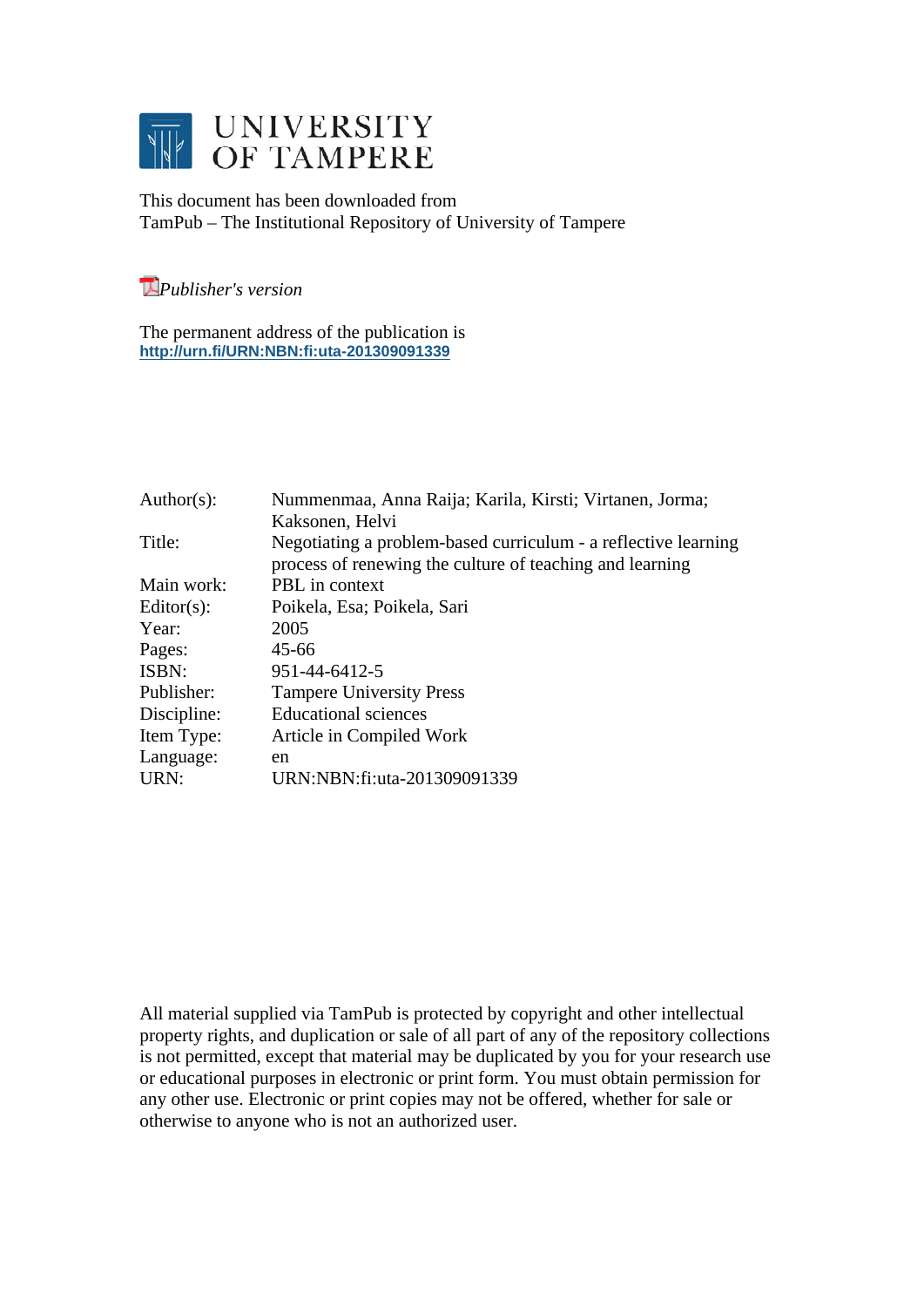# **NEGOTIATING A PROBLEM-BASED CURRICULUM**

– a reflective learning process of renewing the culture of teaching and learning

#### **Anna Raija NUMMENMAA, Kirsti KARILA, Jorma VIRTANEN & Helvi KAKSONEN**

Department of Early Childhood Education, University of Tampere, Finland

Problem-Based Learning (PBL) has been mentioned as the most important educational innovation during the last decades expecially in the context of the professional education. It has also been seen as a stratetegy for renewing the educational and learning culture by integrating the competence demands of the education and of work life during the process of education. The research concerning in problem based learning has mainly been interested in the pedagogical processes and assessement of PBL curriculum. Althouhg the developing and implementation of PBL curriculum is effecting deeply on the educational and pedagogical culture, the themas of organizations own learning processes are minor in PBL literature. In this article we describe the process of developing a problem-based curriculum in the Unit of Early Childhood Education at the University of Tampere during 1999–2003. The basic principles of PBL were applied in the developing process. In our reflections we will focus on the learning at work processes when developing a multi subject curriculum and multi professional work culture. The aim of the article is to model the PBL curriculum process.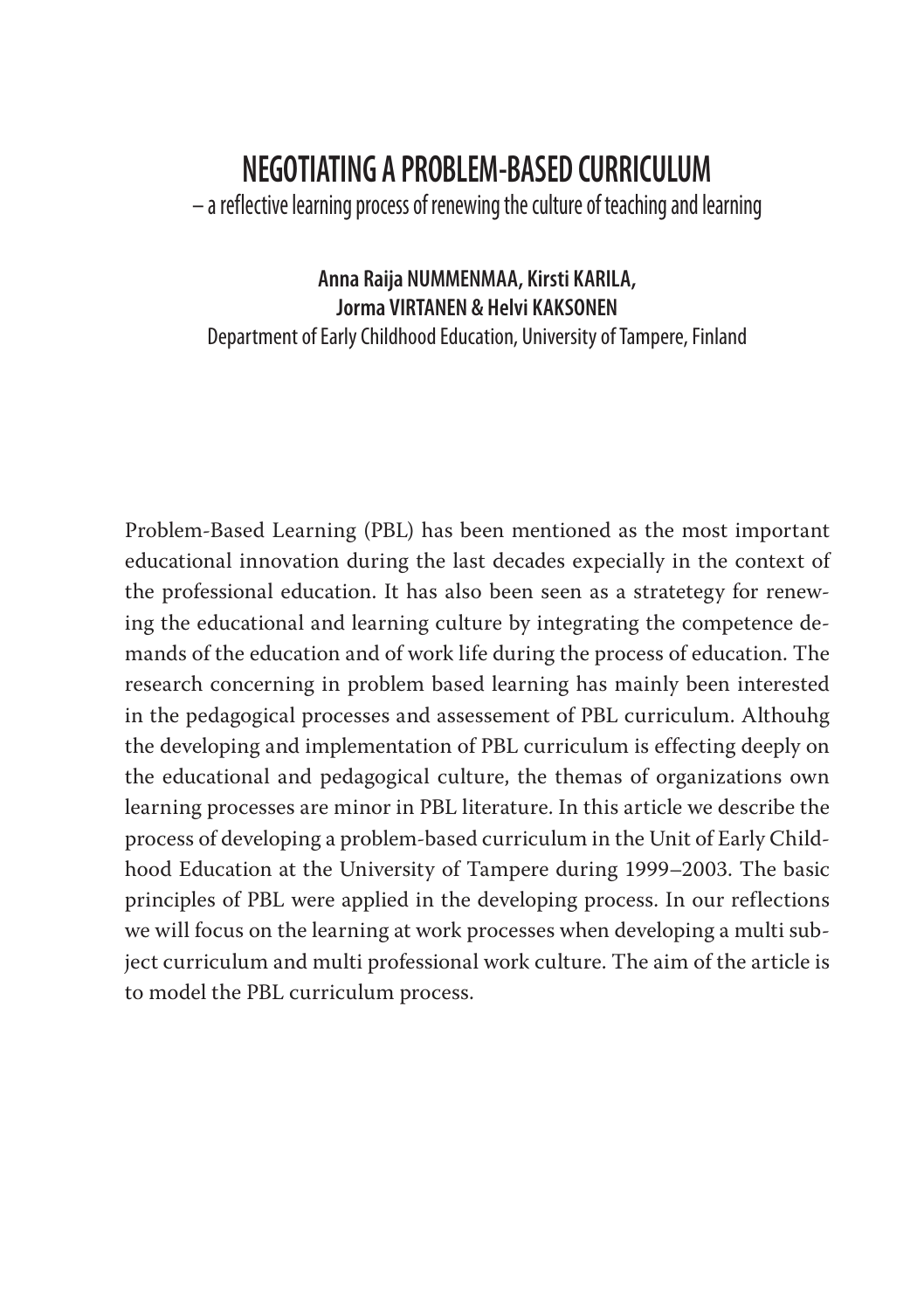### The changing interpretations of the curriculum

The curriculum in generally and the PBL curriculum specially has been understood and conceptualised in many different ways. A curriculum may be defined simply as a plan about what is taught and what should be learned. The modern curriculum is generally understood as the rational pre-plan for the goals and objectives of instruction and instructional content, as well as teaching methods and the organisation of teaching. The critics of such a rational curriculum idea have, however, pointed out that the complex and unpredictable nature of teaching situations renders any kind of preplanning – if not impossible – at least ethically questionable. Furthermore, clear-cut plans may also effectively restrict students' individual opportunities.

In post modern teaching and particularly in problem-based learning (PBL), the entire traditional curriculum and the hidden curriculum regulating it are expected to be able to meet the various demands presented by learner-centred perspectives and experiences. Therefore, the practical realisation of the curriculum has served as the object of particular interest. However, scholarly interest in the meta-curriculum – the thought processes, perspectives, reasoning, interests and differences in opinion underlying curricula – is increasing. The emphasis is shifting from the more technical development of a curriculum to understanding curriculum. In this sense, the concept of curriculum is clearly widening in scope. (Goodson 1989, 13–25; Hlebowitsh 1997, 507–511; Pinar et al. 1995, 3–11.)

According to Hannafin and Land (1997) the curriculum can be conceptualised as a learning environment based on five foundations: psychological, pedagogical, technological, cultural and pragmatic. The psychological foundation reflects underlying beliefs about how individuals acquire, organize and develop knowledge and competencies. Pedagogical aspects focus on the activities, methods and structures of a learning environment and technological capabilities suggest what is possible through advanced technology. On the organisational level, the cultural foundations of a learning environment reflect prevailing beliefs about education, teaching and learning, in addition to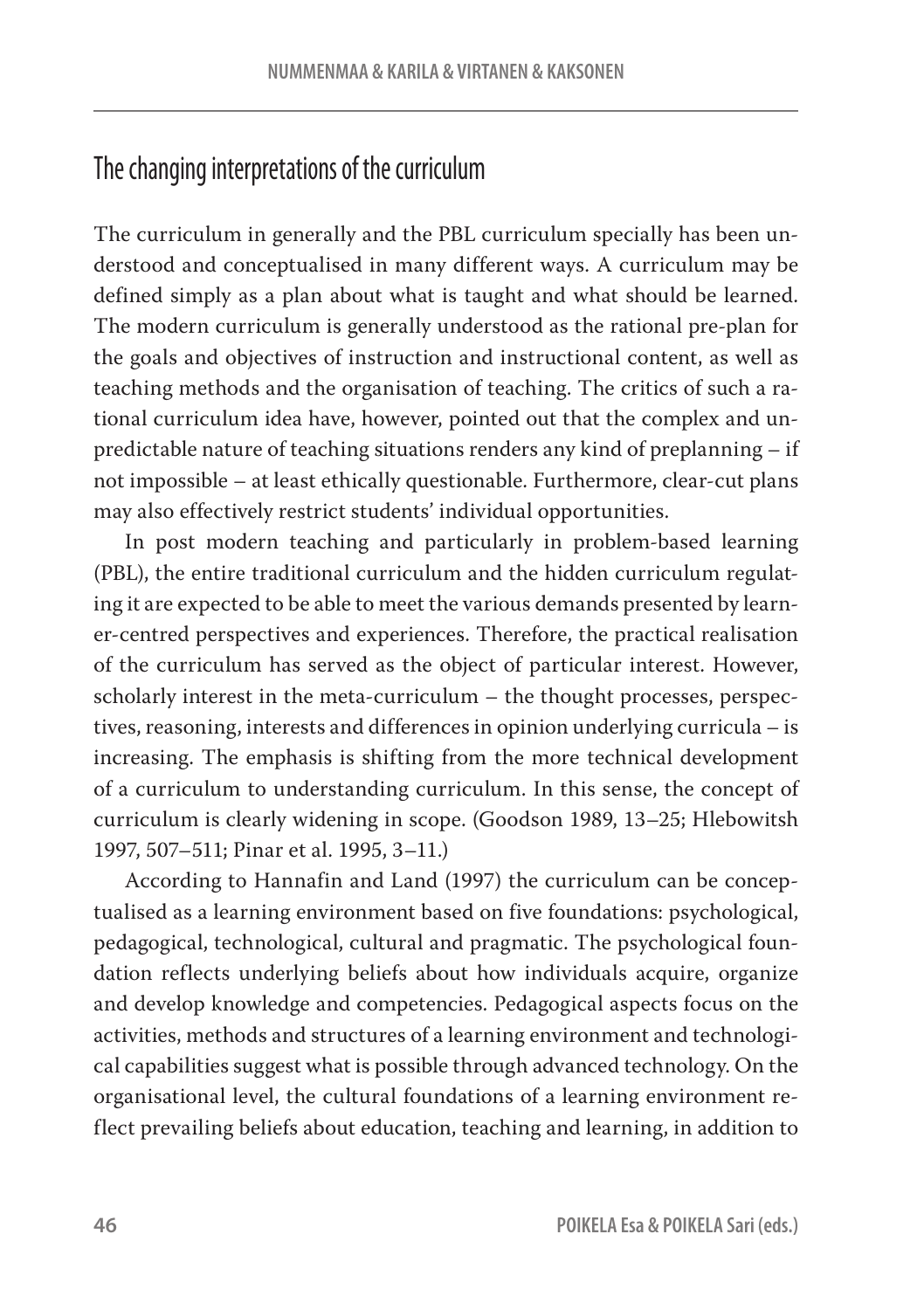promoting the values and roles of the organization. There are also various pragmatic foundations which bridge the gap between theory and reality. Understanding the PBL curriculum as a learning environment emphasizes the strategical and methodological views on the development of multi-subject knowledge, shared expertise and a multiprofessional work culture.

### Who are the learners within the curriculum process?

Curriculum development – designing a learning environment – may be approached as a learning process where the workplace community and the assisting network of experts use interaction, knowledge-sharing and constant negotiation to develop the curriculum and, simultaneously, their own professional practice. Among the objects of learning at work are the following aspects: the colleagues', team's or expert network's shared interpretations about the expertise and competence presupposed by a given course or degree programme; negotiation on an appropriate curriculum for the programme; the concrete composing of the curriculum; visualisation of the beliefs concerning teaching and learning; and practical implementation of the curriculum as well as the development of the structures and activities at the workplace as presupposed by curriculum implementation, etc. Within this framework of processes, the various dimensions of the learning environment – psychological, pedagogical, cultural, technological and pragmatic – serve as the objects of constant, collaborative discussions and development activities.

In work life, a meaningful carrying-out of work assignments increasingly presupposes new forms of working and new work cultures. This also applies to the contexts of teaching and research. New kinds of work cultures are manifested in, for example, various combinations of teachers' and researchers' professional know-how, collaborative forms of working, and increase in shared responsibility and new forms of working with students. Instead of individual education, the development of teachers' and researchers' competence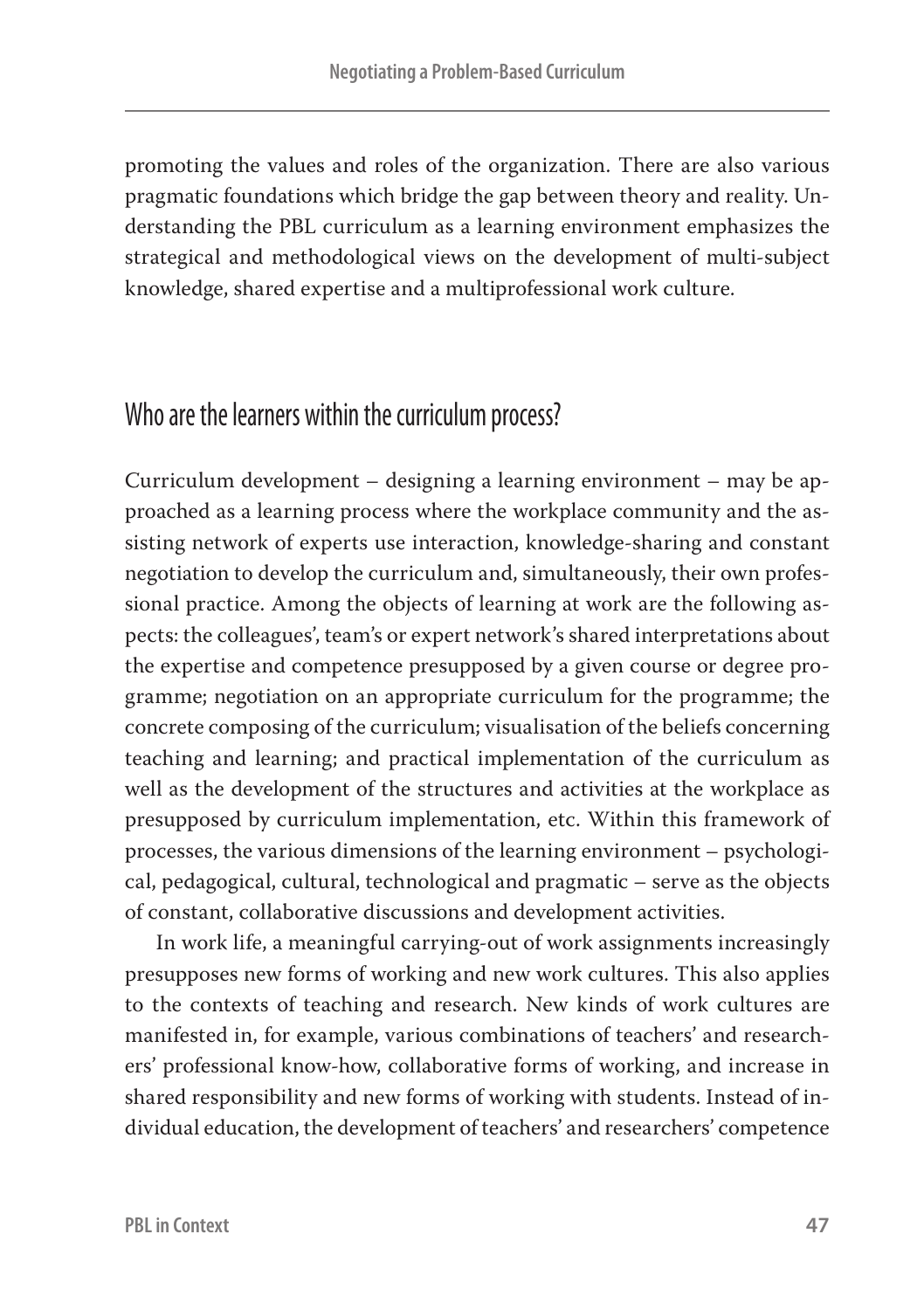requires collaborative learning as a community, where the study and development of local/contextual knowledge constitute the foundation for learning.

The diverse know-how of the various members of a learning community can, at its best, serve as a resource for collaborative learning. The development of workplace communities and organisations in interactive relationships – learning partnerships and the processes connected with them – have been conceptualised in various ways. Flechter (1996) characterises developmental interaction as interaction whose typical features include shared commitment and dependence. Interaction that promotes development entails a reciprocal system of giving and receiving as well as shared responsibility. Reciprocity is formed by the willingness of all parties to cross their own boundaries and share their competence.

Learning as a participatory process and defines the workplace community as the context of learning. According to Wenger (1998) three factors are especially central to learning. Firstly, a community has a shared, agreed-upon task or project for which the community takes responsibility. The members of the community commit themselves to realising the project. Secondly, the community commits to working together through reciprocal activities. The community is bound together by common procedures and a need to keep the community together. Thirdly, a workplace community possesses a shared set of tools which entails stories, discourses, styles, functions, artefacts and concepts.

*Reflective development* is based on a process of participation and a reflective attitude to the work; an organisation or unit is not given ready-made solutions, but it is assisted in studying, analysing and understanding its own problems. Keating, Robinson and Clemson (1996) describe the pursuit of change and the reflective development involved in organisational change in the following way:

- **•** Outsiders are not the experts who know or can find solutions to organisational problems.
- **•** The members of an organisation are the experts who know and can find solutions to organisational problems.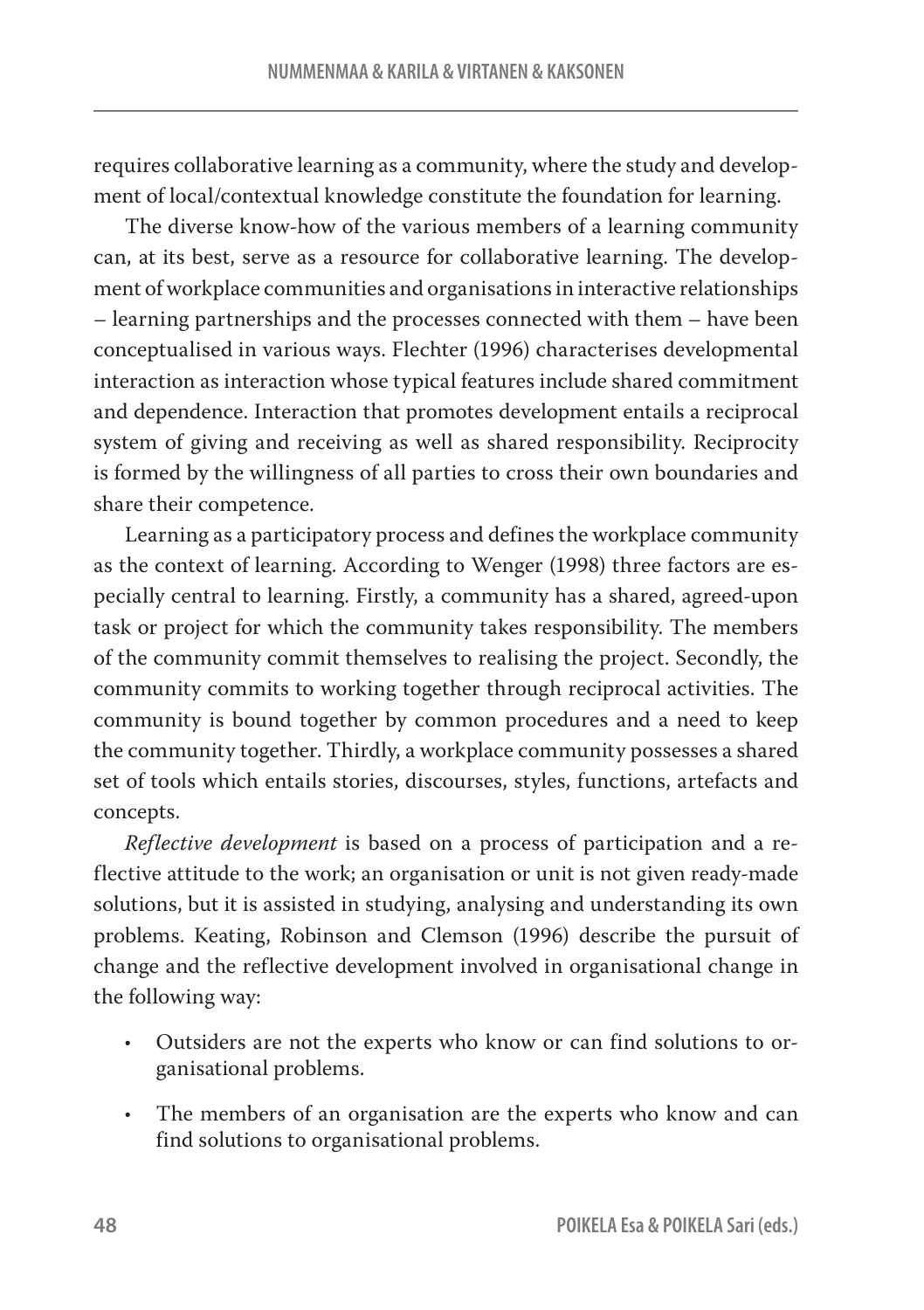- **•** An organisation encounters several learning obstacles, which may prevent it from effectively utilising its own know-how for developing its activities.
- **•** A structured, repeated process of deep reflection can uncover previously existing, tacit knowledge, which the organisation needs in order to analyse its problems and develop its activities.

The idea of reflective development is partially based on the general theory on reflective and transformative adult learning, which serves as a platform for analysing job-embedded learning. (Mezirow 1991.)

Curriculum development is often connected to some kind of pursuit of change, which is initiated by either external or internal factors. The point of departure for developing the degree programme for kindergarten teachers at the University of Tampere was, on the one hand, the change the programme went through when it evolved from the secondary institute level to university education in 1995 and, on the other hand, the evaluations of education and teaching conducted in 1998–1999. One of the evaluations concentrated on university-level teacher education (Jussila & Saari 1999), and the other, on a general assessment of the teaching at the University of Tampere (Lehtinen et al. 2000). Both also entailed a wide self-evaluation process conducted by the Unit of Early Childhood Education, which then brought up development needs concerned with the curriculum of our programme and the quality of instruction. Our unit began to use the basic ideas of reflective development to examine how these needs could be met.

We have demonstrated the various phases of our curriculum development with the help of a roadmap (Figure 1). The map entails several natural obstacles  $(1-7)$  and pitstops  $(1-7)$ .

The natural obstacles represent the questions or problems of curriculum development which we have encountered in our organisation. There are also pitstops in the vicinity of the obstacles where various, specifically directed reflective questions or interventions have been used to clarify certain issues concerning curriculum. Our roadmap is not by any means meant to be per-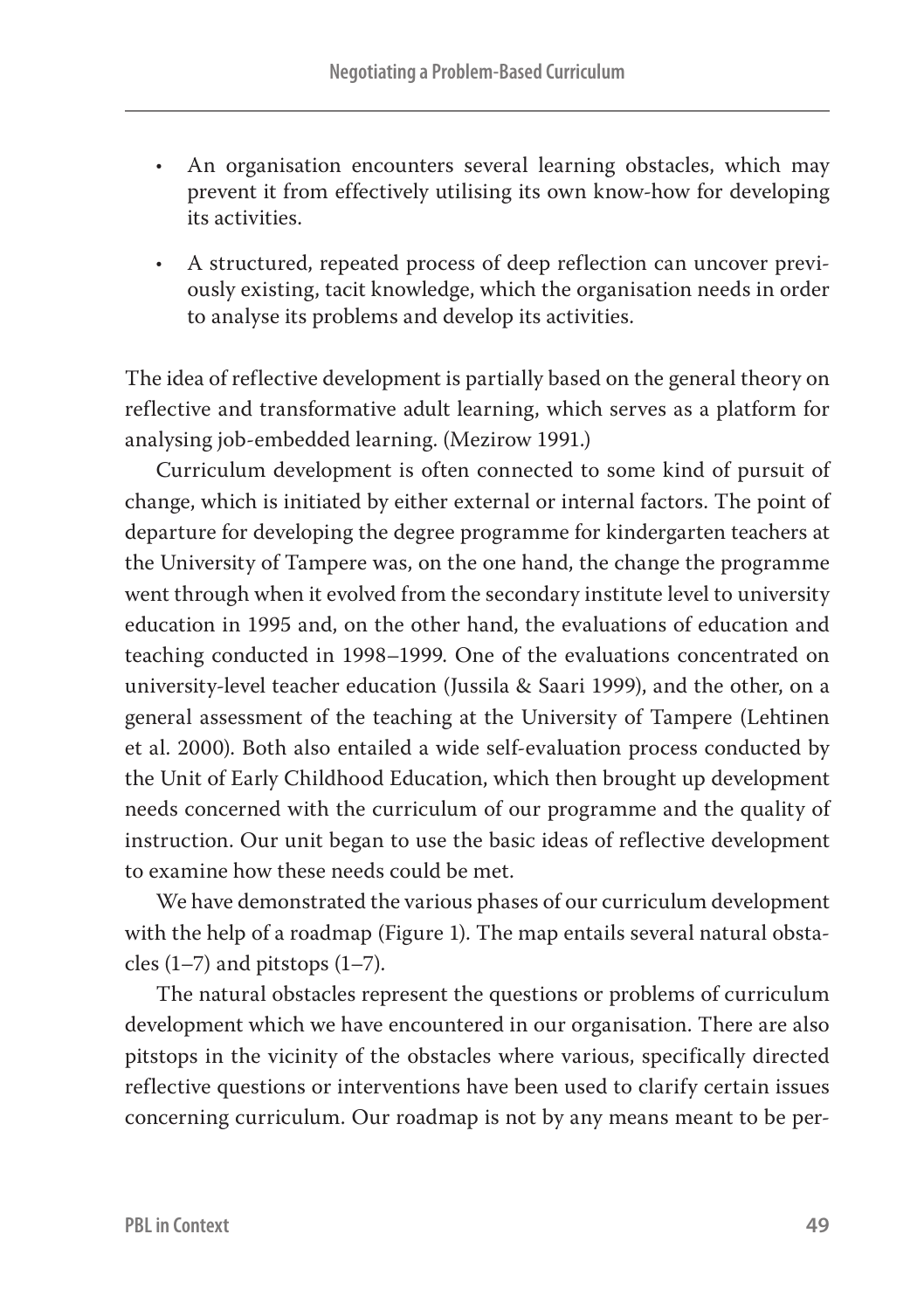

| Obstacles (1-7)                                                         | Pit stops (1-7)                                                                                              |
|-------------------------------------------------------------------------|--------------------------------------------------------------------------------------------------------------|
| 1. Do we want to transform the curriculum?                              | 1. Reflection on ongoing situation and resources.<br>Negotiation the development contract.                   |
| 2. What kind of expertise should education de-<br>velop?                | 2. Discussion and negotiating about the expertise<br>and competencies demanded.                              |
| 3. What kind of curriculum model would suit our?                        | 3. Exploring various kinds of curriculum and their<br>assumptions concerning in knowledge and learn-<br>ing. |
| 4. How is a curriculum (PBL) actually composed?                         | 4. Negotiating the basic unit of curriculum and con-<br>structing of the learning environment.               |
| 5. What kind of new pedagogical competence we<br>need?                  | 5. Developing especially own competence as a tu-<br>tor.                                                     |
| 6. How do we implement the curriculum into the<br>practice?             | 6. Developing multi-professional work culture.                                                               |
| 7. How do we assess teaching and learning and im-<br>prove its quality? | 7. Developing multivoice assessment and quality<br>assurance system.                                         |

**FIGURE 1.** Developing PBL curriculum and a new culture of teaching and learning Obstacles (1–7) and pitstops (1-7)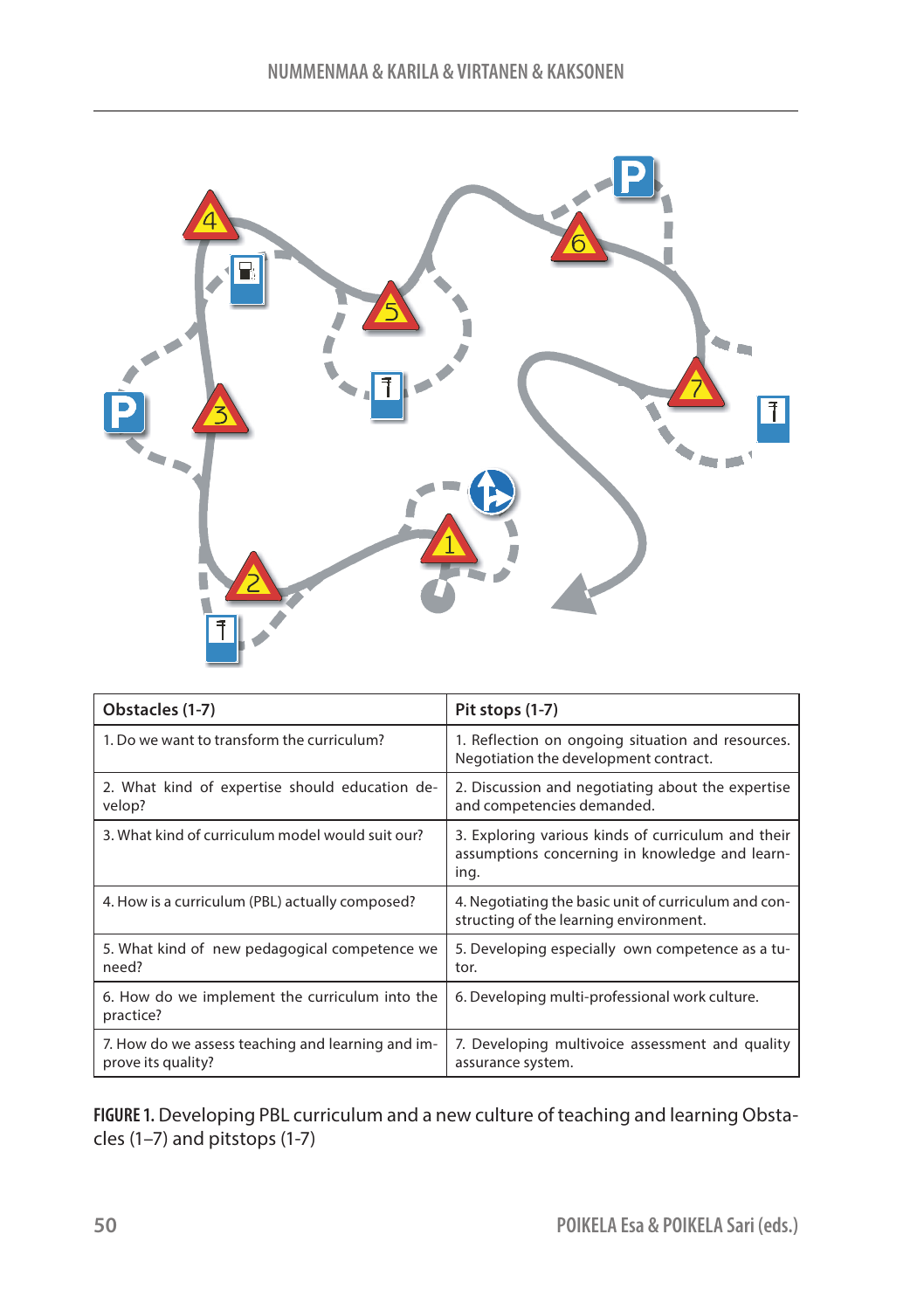fect or complete; rather, it is an outline of a few possible obstacles and pitstops involved in the process of developing a PBL curriculum (see Nummenmaa & Virtanen 2002.)

## Do we want to transform the curriculum?

The first question or natural obstacle in curriculum development is often whether the organisation/unit sees a need for transforming their curriculum and whether people are willing to undertake the task. In relatively static everyday work environments, there is a level of routine that often lays a solid foundation for professional practices. When the activities are directed according to a given predictable programme, certain thought and action schemes are also easily established for dealing with various situations. These practical routines – community practices – are often taken for granted, and the objective of organisational learning is to emphasise the stability of the prevailing situation. (Ruohotie 2000, 253; Wenger 1998.) As work environments, university departments are often quite typical examples of the kind of static organisation described above – an organisation built on established routines and work culture – community practices, the curriculum representing one form of such routines and culture.

At the first obstacle, the organisation usually faces a number of individual and institutional doubts and statements of disbelief: *'The old curriculum works just fine! But we have already applied this curriculum model! Does any of this make any sense?'* Such doubts are understandable and even necessary, for they form the point of departure for the process in which the organisation begins to examine their relationship with teaching, learning and curriculum. On the individual level the chance can be seen as a threat for the own teacher identity (Wenger 1998). Ideas about a good curriculum, good teaching and learning also involve various beliefs and thought paradigms. They form the landscape that structures the activities, and the content of this landscape is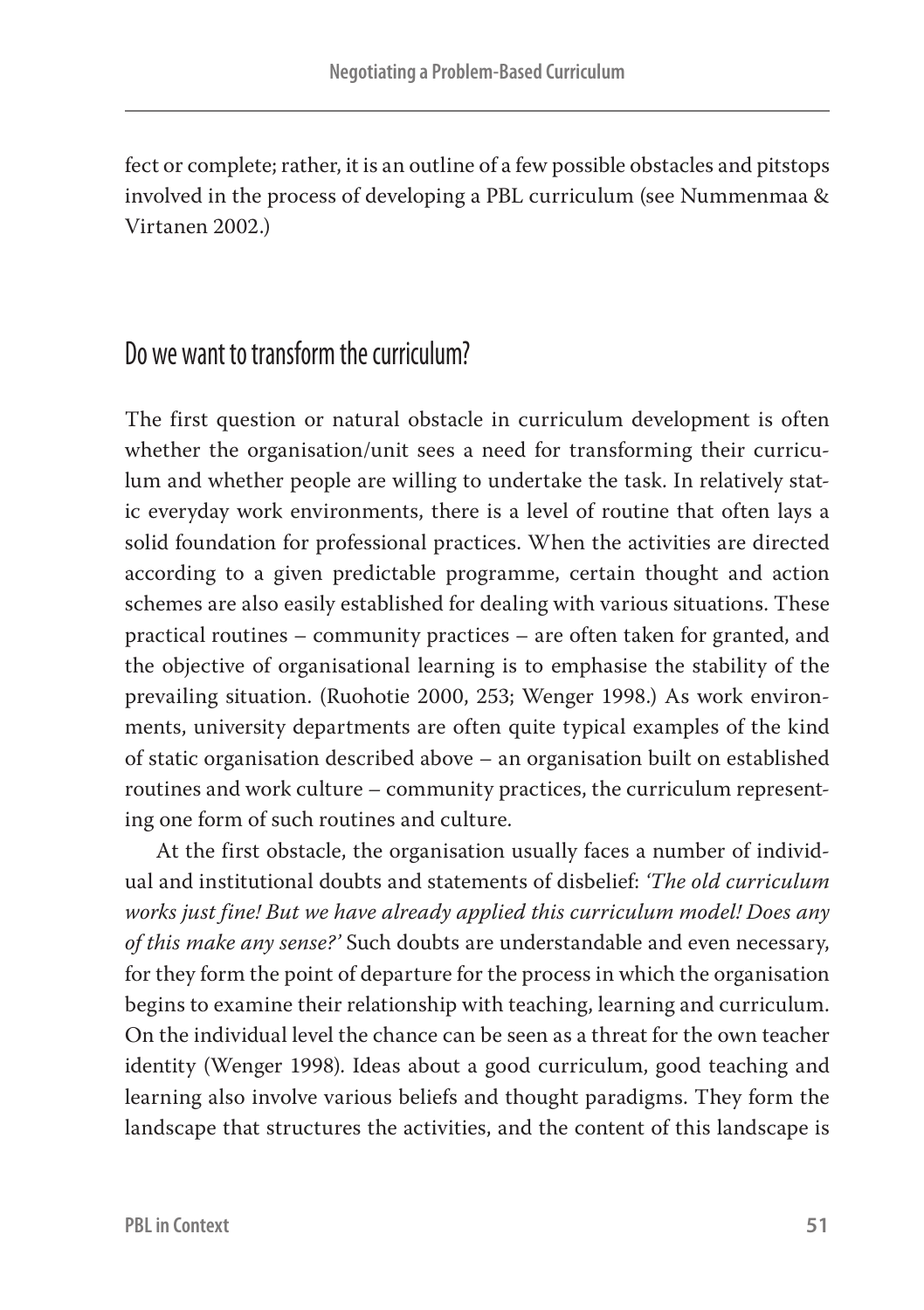part individual and part shared by different groups of employees. The staff members' various beliefs, assumptions and thought patterns form the first object of reflection (pitstop), as the workplace community begins to evaluate its work and to find possible paths to change. The examination of conceptions and beliefs can be promoted with various kinds of reflective interventions (see, e.g., Karila & Nummenmaa 2001; Wenger 1998).

Embarking on this journey presupposes commitment and an evaluation of resources. This is why, particularly with a long-term process of change, it is important to start with a broad discussion about the expectations the various parties have and the kinds of commitments they are prepared to make (Baker 1985; Cockman et al. 1999). The significance of commitment is multifaceted – it is the first phase in the organisation's pursuit of a common goal (Kozlowski, Gully, Nason & Smith 1999, 275), it orients the staff to the common goals and commits them to a shared project. At times, it may be appropriate to seal staff commitment with personal, written development agreements. Documented 'working agreements' concerning cooperation and collaboration serve as the guiding principles for the learning and group process of the organisation or team. When the common journey reaches a certain point of evaluation, the agreement drafted at the point of departure may be taken as one of the dimensions for evaluation.

### What kind of expertise and competence should education develop?

The starting point for developing the content of a curriculum is a collaboratively formed interpretation about what kind of expertise and competence the degree programme is to develop. After examining the basic educational task from different points of view, the organisation begins to examine the following questions: What kind of competence does our programme produce? What general goals can be set for the programme?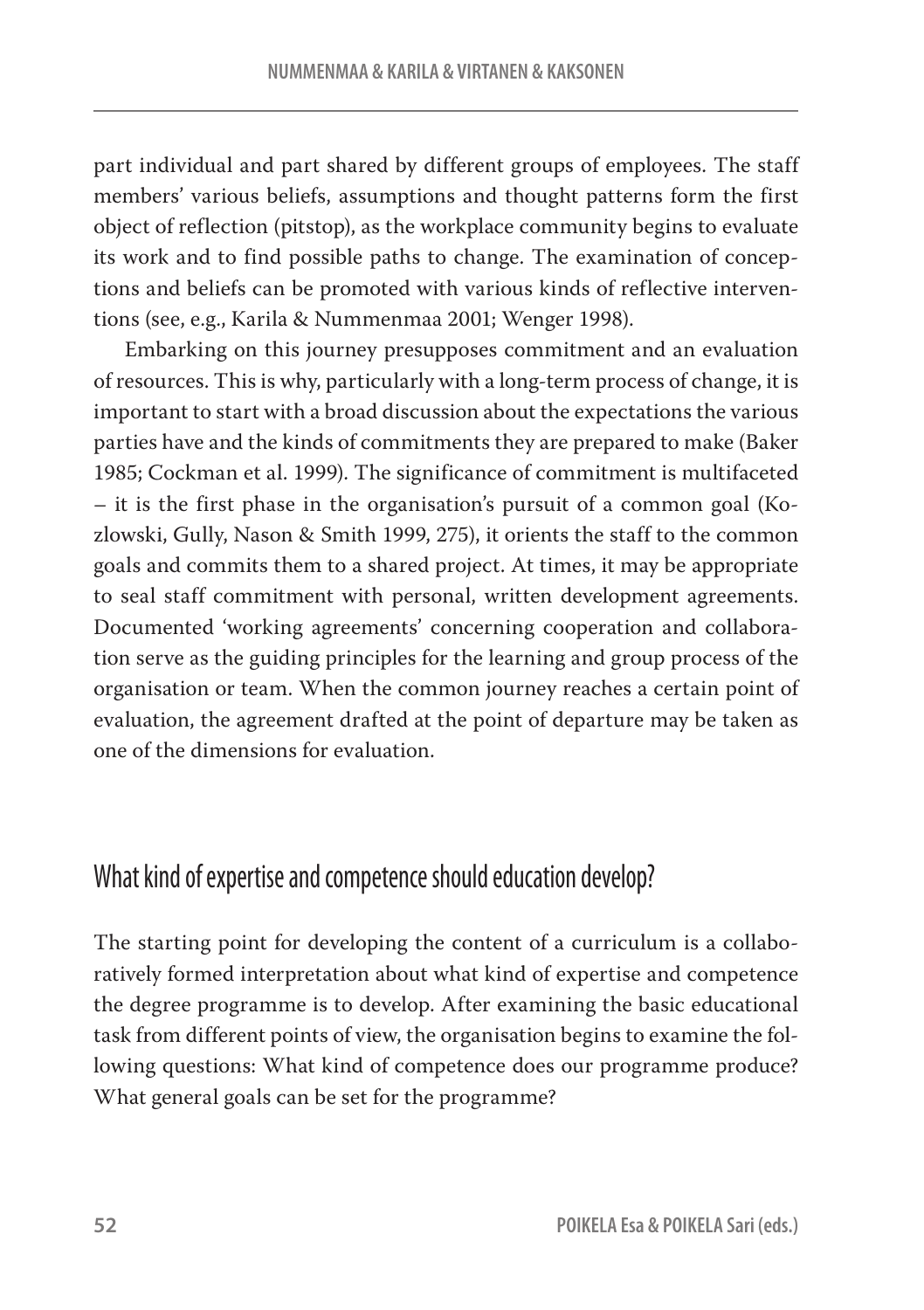Allan (1996) describes the general qualifications and competencies which university education should produce. He divides them into three groups: disciplinary competence, transferable and generic skills and academic competence. The transferable and generic skills as well as academic competence include competencies such as critical thought, reflection, knowledge management, and cooperation and communication skills. These skills and competencies come very close to the qualifications experts are required to have when they enter the labour market. The central questions are, therefore, how can university education be developed so that it promotes the development of competence relevant to work life, and how does it promote the competence a particular course is designed for? In this respect, the curriculum and its pedagogical implementation in particular play a central role.

In recent discussions about expertise, an increasing amount of attention has been paid to shared expertise. Experts are more and more rarely alone in analysing work situations, solving problems and developing their practices. Building multidisciplinary and shared expertise, which breaks the boundaries of different academic disciplines and educational orientations, is one of the most essential future challenges for the concept of expertise. This shift in the point of view in expert education is quite significant in terms of curriculum as well as the learning processes accommodated by a curriculum. After all, the object of any examination on such issues is not the individual structures of knowledge and subjective meaning, but participatory structures, shared cognition and organisational work principles. Therefore, good communication and interaction skills form one of the essential core competencies of expertise. If expertise is understood not only as an individual dimension but also as a shared phenomenon, the pedagogical processes outlined by curriculum must be equipped with ingredients which help us grow into collaboration and a sense of community.

Because the ideas on expertise have been subjected to changes in recent years, the educational communities have had the challenging task of constructing their own interpretations about expertise and competence. The challenge is increased by the fact that in nearly all educational units, people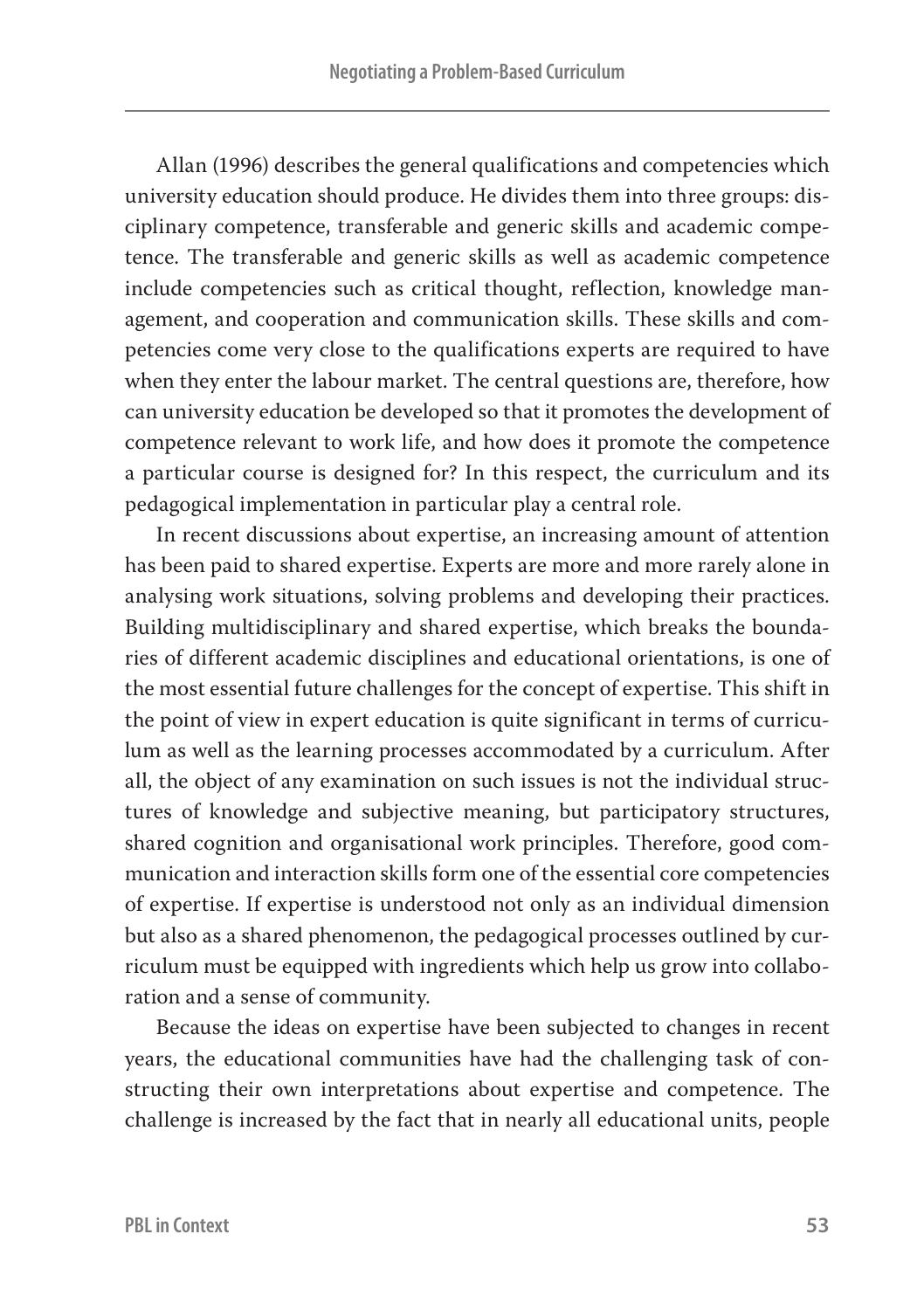have various kinds of views on the present nature of expertise and its future challenges. At times the reflections on these issues may also receive quite minimal attention. Educators are often representatives of a certain, specific area of content, which may be reflected as a situation in which the perspective of content competence alone is emphasised in working on the curriculum. The planning and implementation of education cannot, however, rest merely upon content competence; the composition and implementation of a curriculum also require expert work and expert education, in addition to reflection on learning processes and curricular solutions.

There are various kinds of official and unofficial interpretations about the work of kindergarten teachers, which have been presented at various times. These have also served as guidelines for curricular content. Structuring an optimally uniform interpretation about expertise is one of the most central tasks in structuring a curriculum. In this process, one easily runs into various inter-disciplinary boundaries, whose existence can be questioned by beginning to plan and work in a problem-based learning and knowledge environment (Karila & Nummenmaa 2002). Although we have conducted broad discussions about our unit's basic task, the interpretations still vary in ways reflected in the curriculum development work. Differing interpretations about expertise and competence in early childhood education thus form a natural obstacle where our organisation is obliged to make a pitstop over and over again.

# What kind of curriculum would suit our education?

The points of departure, objectives and principles entailed in curricula play a part in what kind of learning environment is formed at a given time (Bernstein 1990; Goodson 1989). Various kinds of curricula implicitly entail differing assumptions about knowledge and learning (the psychological foundation of a learning environment) and usually lead to differing pedagogical solutions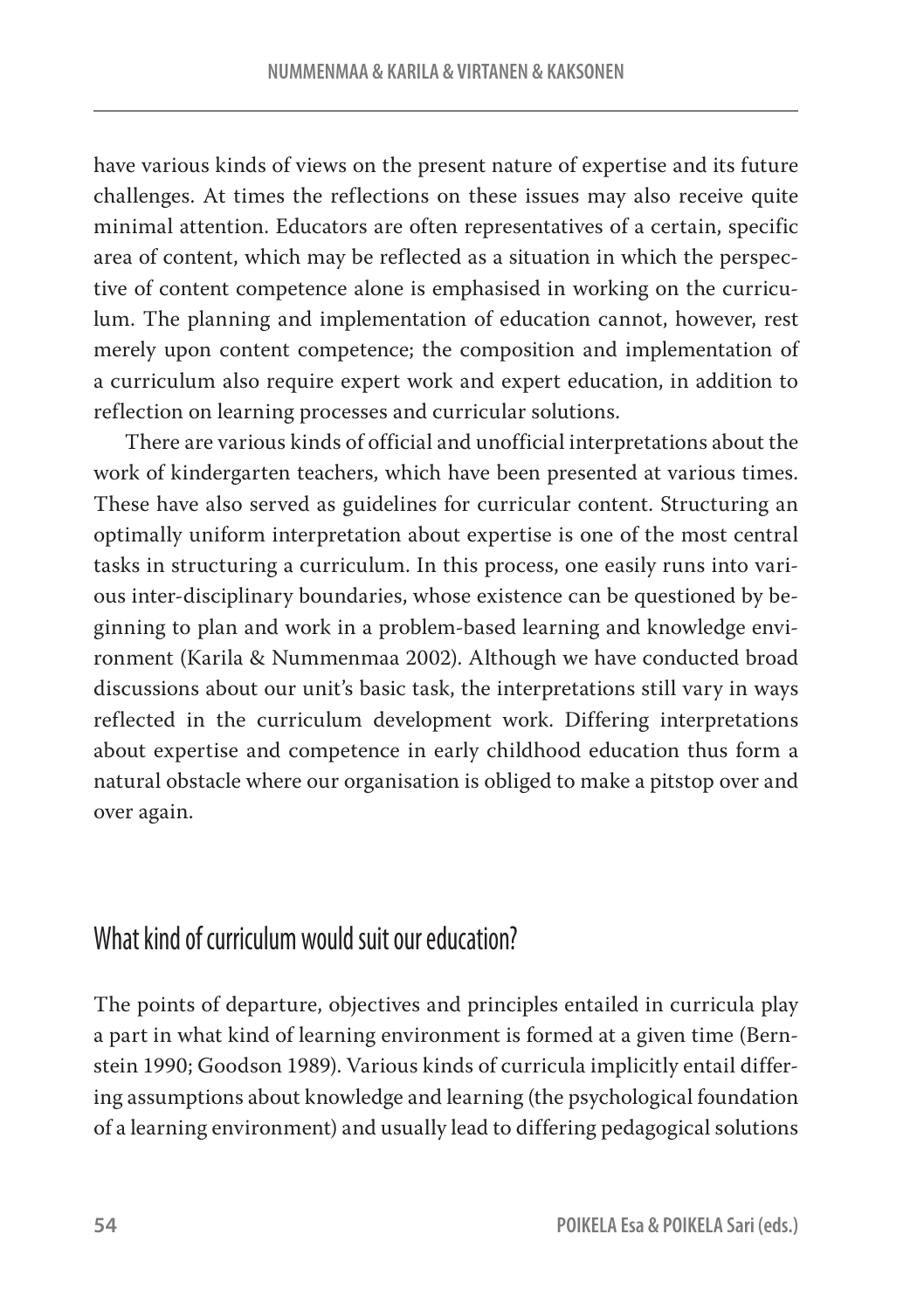(the pedagogical foundation of a learning environment). When it comes to the conceptions inherent in their theoretical backgrounds, curricula can be divided into three different epistemological categories or meta-orientations. This categorisation enables us to examine the characteristics of different types of curricula and to describe the change occurring when we shift from the tradition of one-way knowledge transmission towards emphasising the learner's own active role.

*The transmission orientation* reflects the mechanistic thinking of modern times. Learning is described as a transmission of knowledge, and the task of teaching is to influence the learner's actions in such a way that education produces certain kinds of reactions and behaviour. Instruction is thus organised by subject, and the teacher has centre stage in the teaching situation. Learning is not conceived as a personal experience, but knowledge is seen to be general and objective in nature.

*The transaction orientation* is based on the humanistic conception of man. Here, learning is seen as a construction of knowledge occurring in interaction and dialogue with the learner's environment. The individual is seen as a rational being capable of intellectual problem-solving. Teaching need not always abide by the content of a single subject, but can be multidisciplinary in character. When it comes to teaching, this orientation does not make a clear distinction between individual and social learning. The teacher's role is to encourage the development of students' problem-solving skills. Although the forms of instruction may be collaborative, the teacher is, however, responsible for selecting the contents and formulating the goals of learning. In the transaction orientation, learning is not seen as a transmission of knowledge, but knowledge is seen to have a subjective and experiential nature. Collaborative problem-solving is given central significance.

*The transformation orientation* emphasises a personal and social change and comes closest to the problem-based principle. This orientation involves three particular intentions. The first goal is to teach students skills which promote personal and social development. Secondly, there is an attempt to communicate a view of social change as a means of reaching a balance with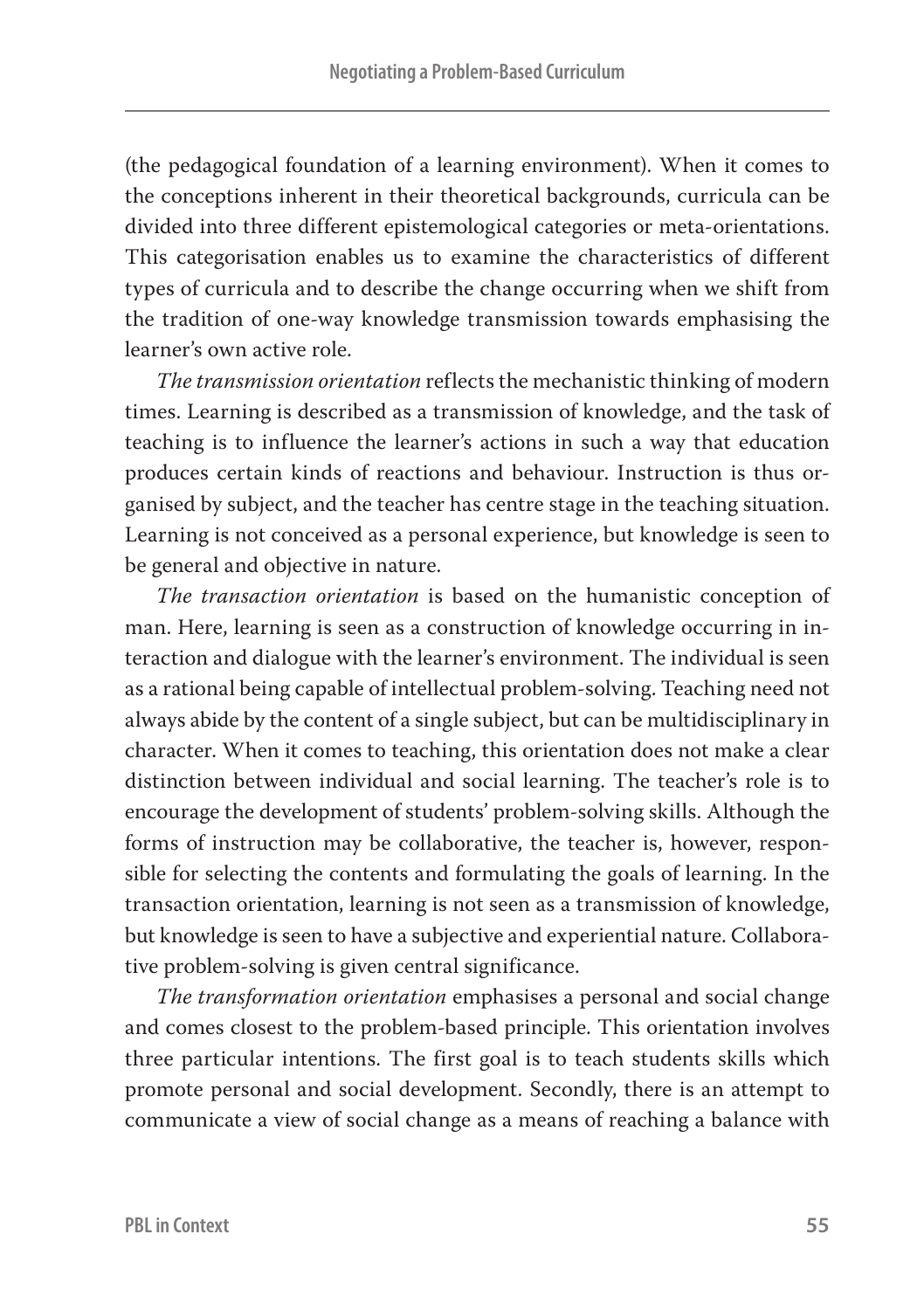the environment, instead of trying to control the environment. The third intention is to create a transpersonal orientation, the objective of which is to reach a balanced interaction with one's environment as well as an ecological respect for the environment. (Poikela, S. 1998.)

In *a traditional course-based curriculum divided by subject,* studies leading to a degree are listed by subject as courses and classes, and the course handbook lists the contents of the classes (often as mere titles). The overall principle may be, for example, the intra-subject classification. The curriculum may also entail multiprofessional study entities. In a *module curriculum* (or block curriculum), courses are combined into compulsory or optional study modules, each module forming an independent area of competence to be completed in full. In a *path curriculum,* studies are not defined as independent modules or areas of competence, but as multidisciplinary or multisubject core entities of expertise which are carried throughout the degree programme (or part of it). The path scheme is especially utilised in problem-based instruction. The paths of a curriculum may extend throughout the entire degree programme. The project curriculum is one type of path curriculum. (Karjalainen 2003.)

When the idea of designing a learning environment from the point of view of learning processes is embedded into a curriculum, the curriculum itself will also entail the principles and guidelines for constructing the whole of the educational unit's learning environment. In addition to the goals and content of instruction, this type of curriculum also describes those learning processes which the instruction seeks to inspire. (Pinar et al. 1996; Ropo 2001, 8.)

The curriculum transformation process sought not only changes in the content but also in the design of the curriculum. Our unit began to orientate towards the philosophical and theoretical perspectives and pedagogical principles of problem-based learning in an experiential fashion. As the objects of our scenario work, we choose the core elements of PBL: What is problem-based learning? What kind a curriculum is problem-based curriculum? How is learning directed? Where do problems arise? As the scenario work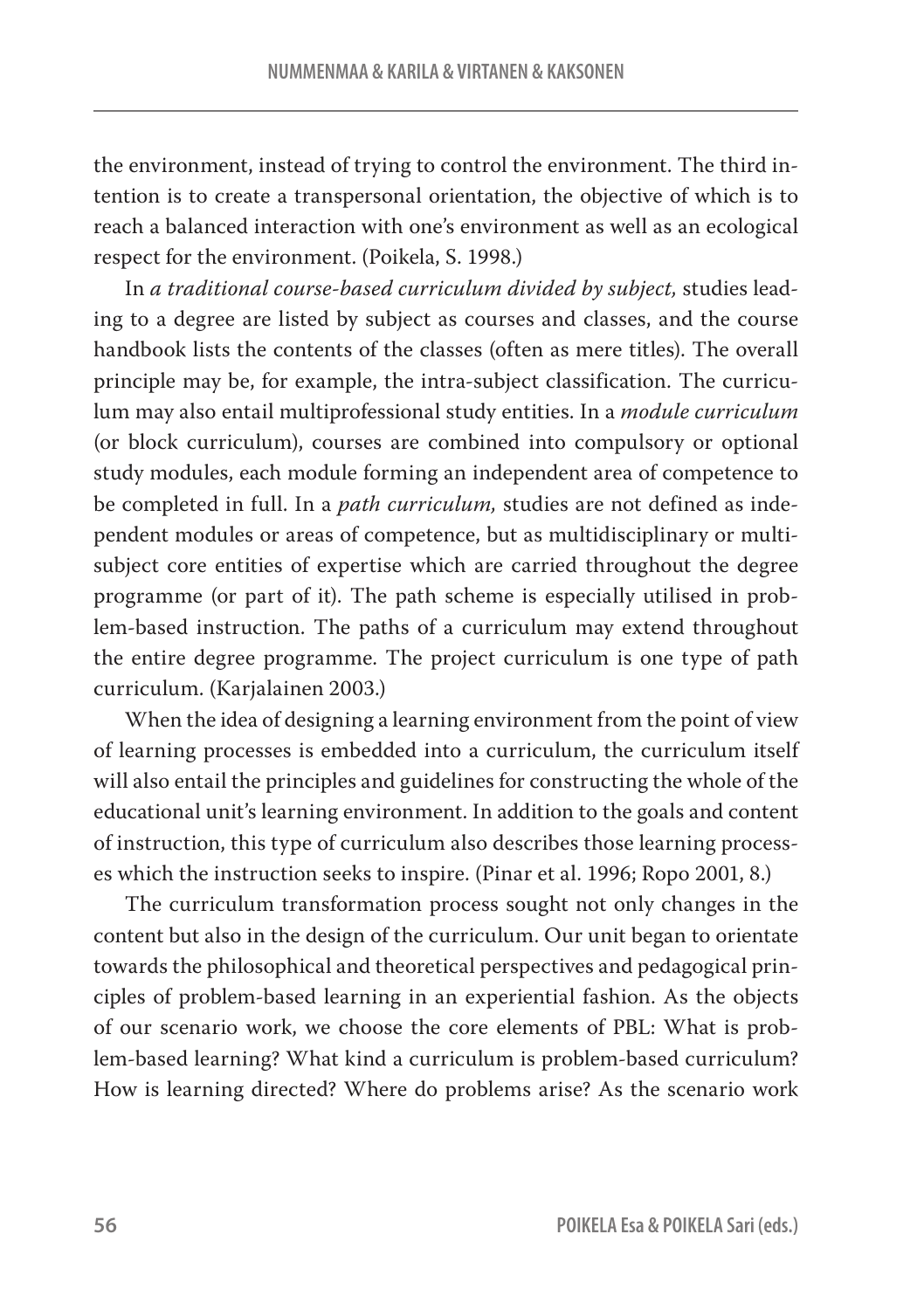progressed, the conceptions about PBL as a curriculum development strategy began to become structured.

# How is curriculum (PBL) actually composed?

As the basic unit of problem-based curriculum is the tutorial and the knowledge and learning environment surrounding it. After all, posing problems which activate and direct students' learning is a quite essential question and challenge in the problem-based learning process. How might we formulate problems in a way that they produce a meaningful learning process from the point of view of our learning goals and so that the students develop a professionally relevant competence when working on the problems? Formulating learning-motivating problems and scenarios to serve as the basis for learning is one of the corner stones of problem-based learning. According to Dolmans, Snellen-Balendong, Wolfhagen and van der Vleuten (1997), a good problem entails the following criteria:

- **•** It combines students' experiences and knowledge
- **•** It is complex enough but not overly loaded
- **•** It arises from future work life or is otherwise authentic
- **•** It encourages self-directed learning
- **•** It brings up relevant basic concepts
- **•** It involves the general learning goals.

Designing a problem-based curriculum for university education is quite feasible, provided that the goal of education is seen broadly as providing qualifications for work life. Relevant and authentic problems can be found even if they did not so clearly arise from the practices of actual occupations.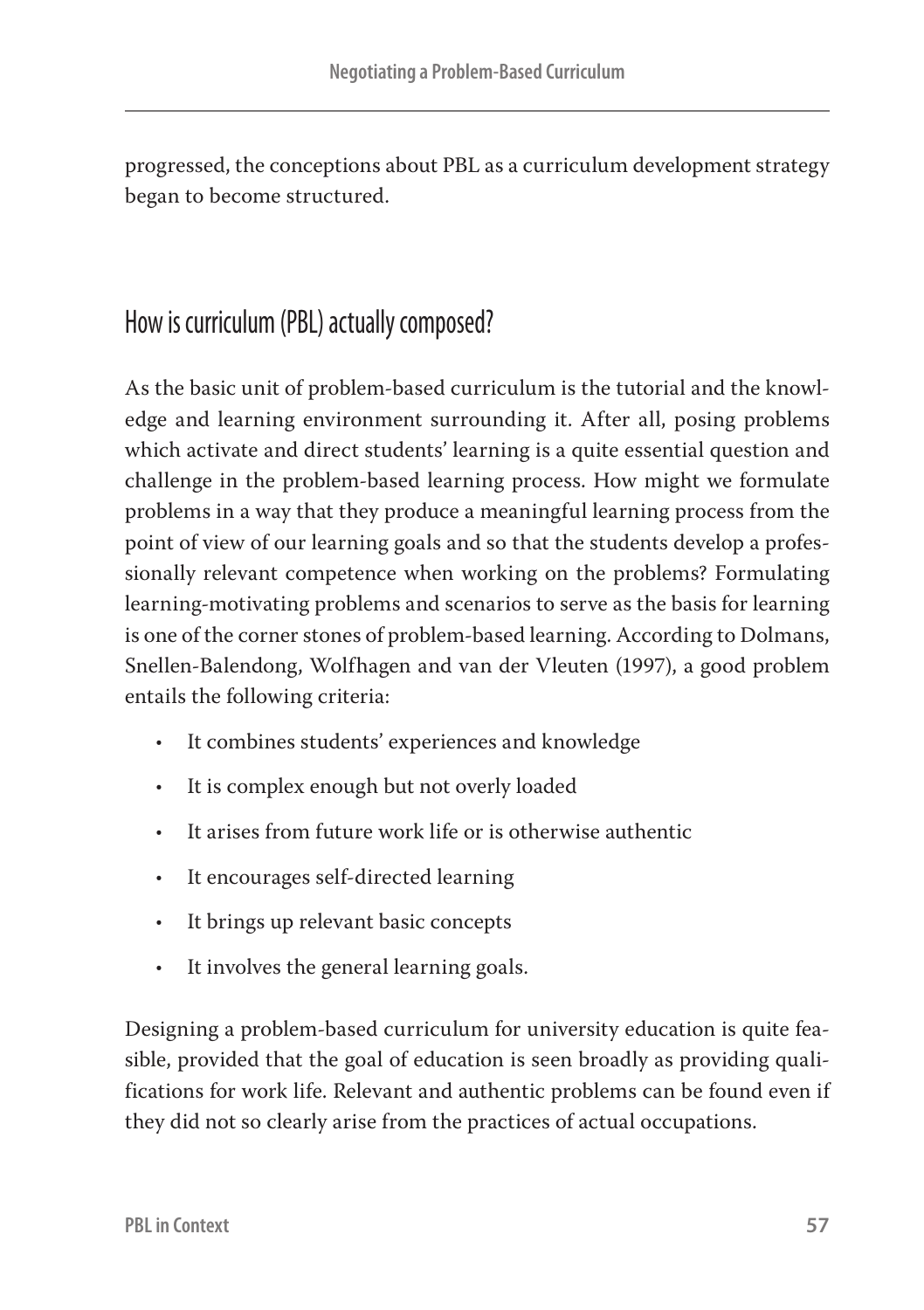The problems concerning the adoption and application of problem-based learning essentially have to do with whether or not the method is applied broadly to the entire curriculum or more narrowly to, for example, certain classes. Even if the benefits of PBL were acknowledged, the organisational level may be reluctant to fully adopt the new scheme all at once. At the Unit of Early Childhood Education, we directed the transformation to the entire curriculum of the Bachelor of Education degree (120 credit units) for training kindergarten teachers, which entailed both basic and subject studies in education, vocational studies qualifying for work in early childhood and preschool education, as well as courses in both preschool and initial education. When the curriculum becomes the object of an overall reform, the question is not only of a new way of learning and teaching. It has to do with a change in the culture of learning and working – one requiring a re-evaluation and rearrangement of many procedures. (See Nummenmaa & Virtanen 2002.)

#### What kind of new pedagogical competence we need?

The pedagogical foundations of a learning environment have to do with the activities, methods and structures at play within the learning environment. Traditional, teacher-centred pedagogy stresses strategies which direct learning, such as the hierarchical structure of the content to be learned (e.g., various taxonomies), 'objective' and relevant questions, and direct feedback to students as well as the external assessment of learning. Student-centred pedagogy, for its part, pays attention to the practising of learning strategies and to the learner's own choices. Designing learning environments aims at the empowerment of students. (Hannafin & Land 1997.)

The basic philosophical assumption in PBL is the adoption of a studentcentred approach to learning, as opposed to the teacher-centred approach. The student-centred nature enables the students to become aware of their own initial understanding, to be active parties in the learning process and to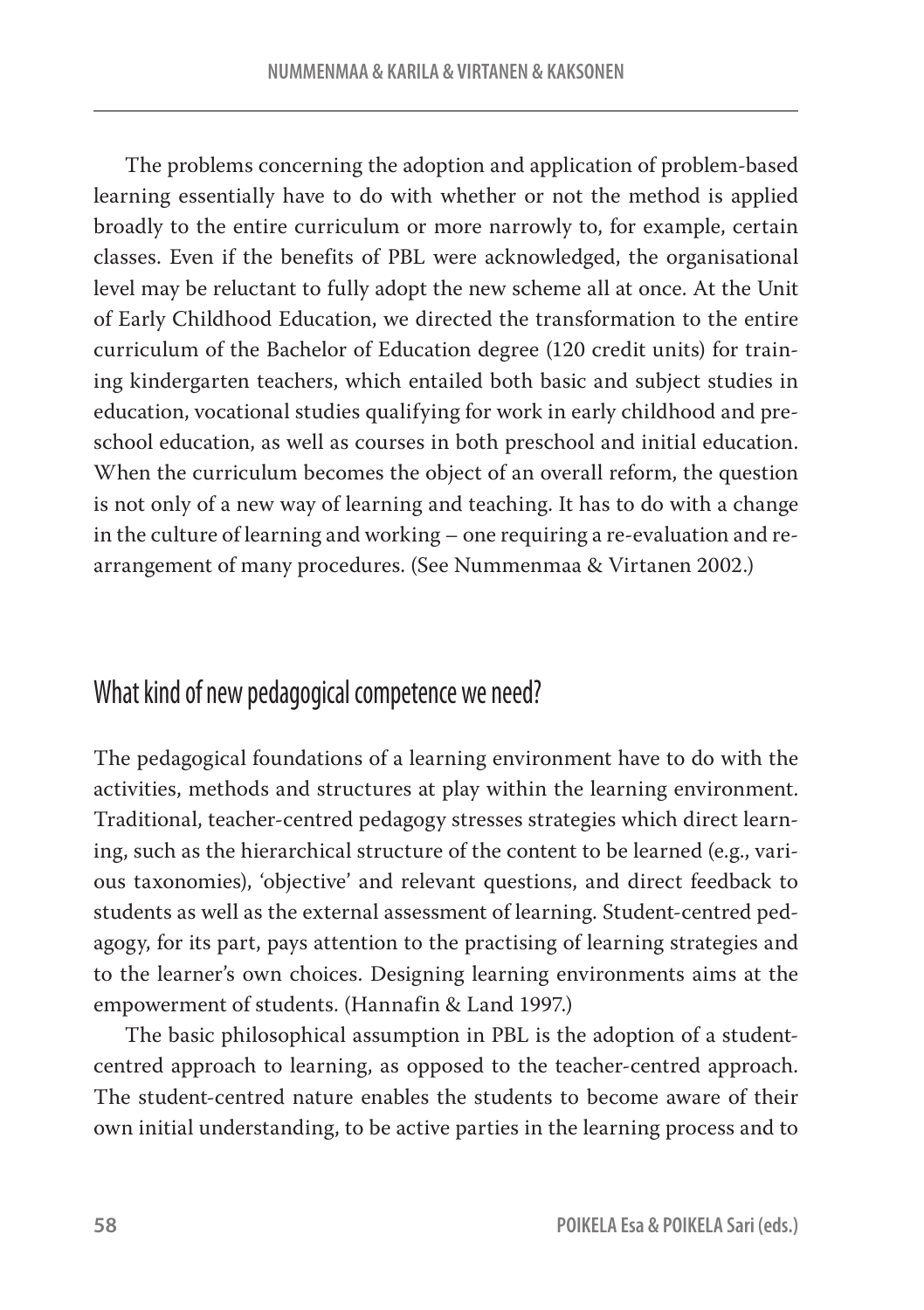construct their own understanding and knowledge within a social context. (Silen 2002.) The tutorial teacher has a significant role in the students' learning process. The tutor's central task is to promote the self-directed learning of the students. Skilfully conducted tutorials help students to become motivated, take responsibility for their own learning in addition to that of others, and commit themselves to a shared problem-solving process, thereby reaching personal learning outcomes, as well. Pedagogy based on the utilisation of group processes and the supporting of self-direction has to overcome the boundaries of traditional expert teacherhood and take responsibility for collaborative teaching. (Poikela, S.1998.)

The shift from a teacher-centred orientation to a student-centred approach awakens many kinds of feelings. When the function of the tutor is primarily that of a process leader (problem-solving, learning and group processes), the issue of the teacher's own competence easily triggers insecurity. (Poikela, S. 1998; 2003). Among teachers, a frequently voiced issue is the confusion about where a teacher's own expertise and adopted teacher identity fits into the equation. This is a great challenge for a personal learning and identity project: How to change "old good practices" and adopt a new orientation to teach.

# How do we implement the curriculum into the practice?

The practical implementation of a curriculum requires a bringing together of multidisciplinary and multiprofessional expert competence. Multidisciplinary competence refers to the attempt to approach and develop competence with the help of knowledge and methods from various academic fields. Multiprofessionalism refers to employees of various educational backgrounds examining their work and competence, as well as sharing their competence with colleagues in order to create new kinds of competence. (Karila & Nummenmaa 2001.) Here, we are faced with one of the pitfalls of developing and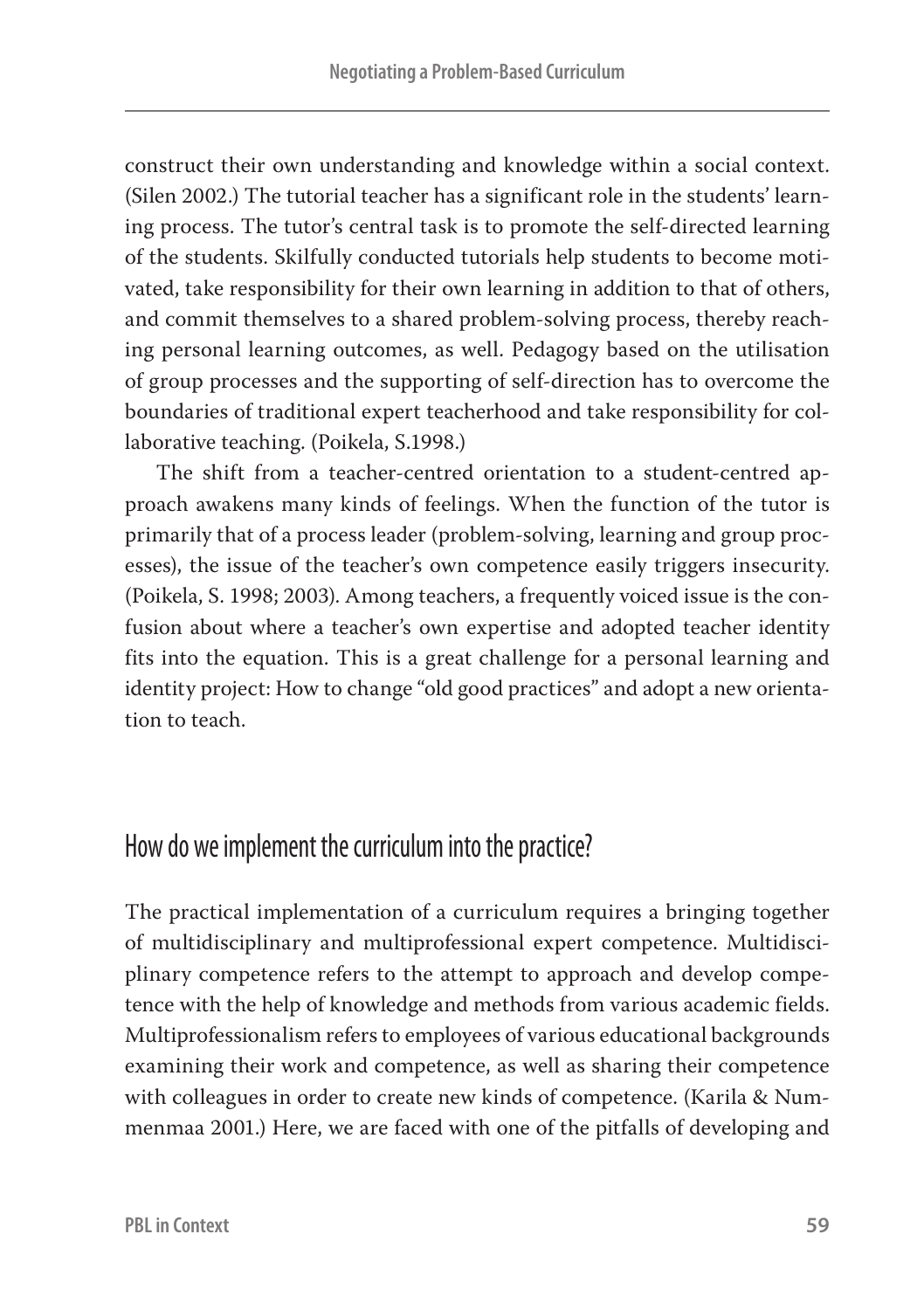implementing a university curriculum; the freedom of research and teaching has been a central, guiding principle in academic work, which has influenced the formation of curricular contents as well as the practices of teaching. The development of individual and shared (multiprofessional) expertise and competence is an essential pedagogical challenge.

The discourse on expertise can, however, become a problem from the point of view of curriculum implementation, if we adhere to the traditional definitions of expertise, according to which an expert is a person skilled and knowledgeable in a particular field who can use his/her training and vast experience to give very detailed accounts about and answers to the specialised questions of that field. In the recent literature on expertise, it is often pointed out that traditional expertise is in a state of transformation. According to Launis (1997, 122–128), experts are no longer the ones whose training and strictly guarded territory of professional practice guarantee a dominant position. Expertise has evolved into sharing, interpreting and gathering information, and an expert is not always necessarily right. The implementation of a curriculum requires such evolved expertise. An expert is more and more frequently involved in various projects where diverse forms of expertise need to be accommodated for. Expertise should therefore entail flexible, anticipating and broad know-how. A large part of this is the ability to evaluate one's own competence and development, that is, self-reflection. Expertise combines self-direction and collaboration.

A unit or institution implementing a curriculum often forms a multiprofessional workplace community, whose entire staff participates in carrying out the common educational task. The successful completion of this task, utilisation of diverse competence and support for the individual's professional competence require a self-reflective, developmental workplace community as well as active on-the-job learning. Through the process of job-embedded learning, the development of the shared learning and working culture as well as the utilisation of the know-how of a genuinely multiprofessional community can be promoted with the implementation of the curriculum. The promotion of a collaboratively interpreted expertise in multiprofessional teams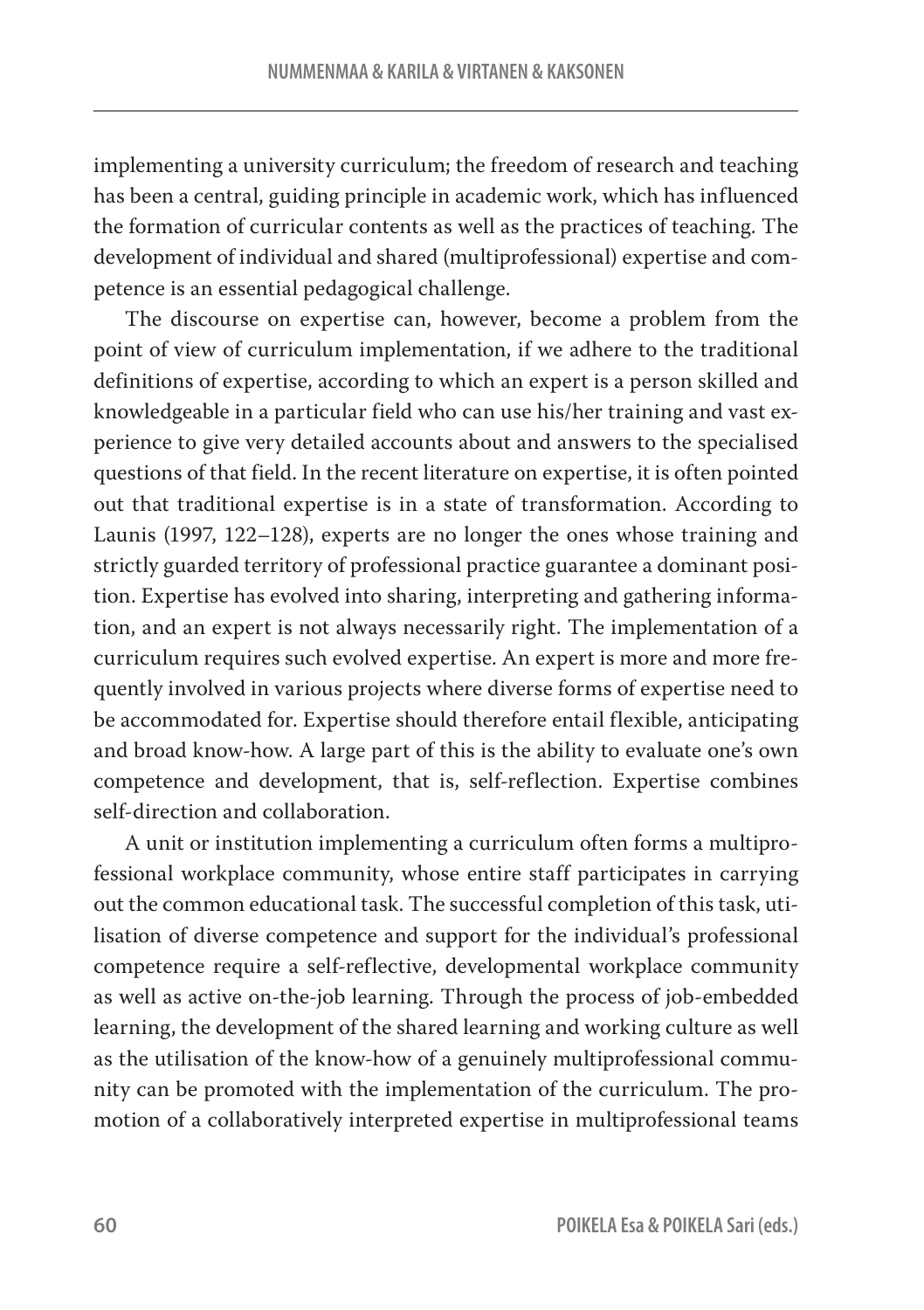may, among other issues, be selected as the curricular objective of developing multiprofessional competence.

The Unit of Early Childhood Education is a community where various kinds of competence are represented; staff with various educational backgrounds and experiences examine their work from various perspectives, in addition to sharing their own know-how. The active change from traditional, teacher-centred work to student-centred work presents us with a constant challenge to work on our own orientation. Furthermore, the implementation of a PBL curriculum also requires the participation of all members of our community in developing a multiprofessional work culture. The teachers of each course work as educational teams, and the core process of development is formed by the community's/team's examination of their own practices – the learning occurs within the educational teams. From the point of view of constant curriculum development, it is important that the teachers' individual competencies as well as team competence develop further and become visible in the overall framework of the curriculum (Wenger 1998).

### How do we assess teaching and learning and improve its quality?

In the Finnish policy on university education, quality improvement has represented one of the significant projects of the last ten years. The quality and quality systems of teaching have been evaluated on many levels, and quality assessment has also employed several varying methods (see Liuhanen 1997; Hämäläinen & Moitus 1998; Lehtinen, Kess, Ståhle & Urponen 2000). On the curriculum level, the central issues concerning quality-assessment of teaching are:

- **•** The design, content and organisation of the curriculum
- **•** Teaching, learning and assessment
- **•** Student progress and achievement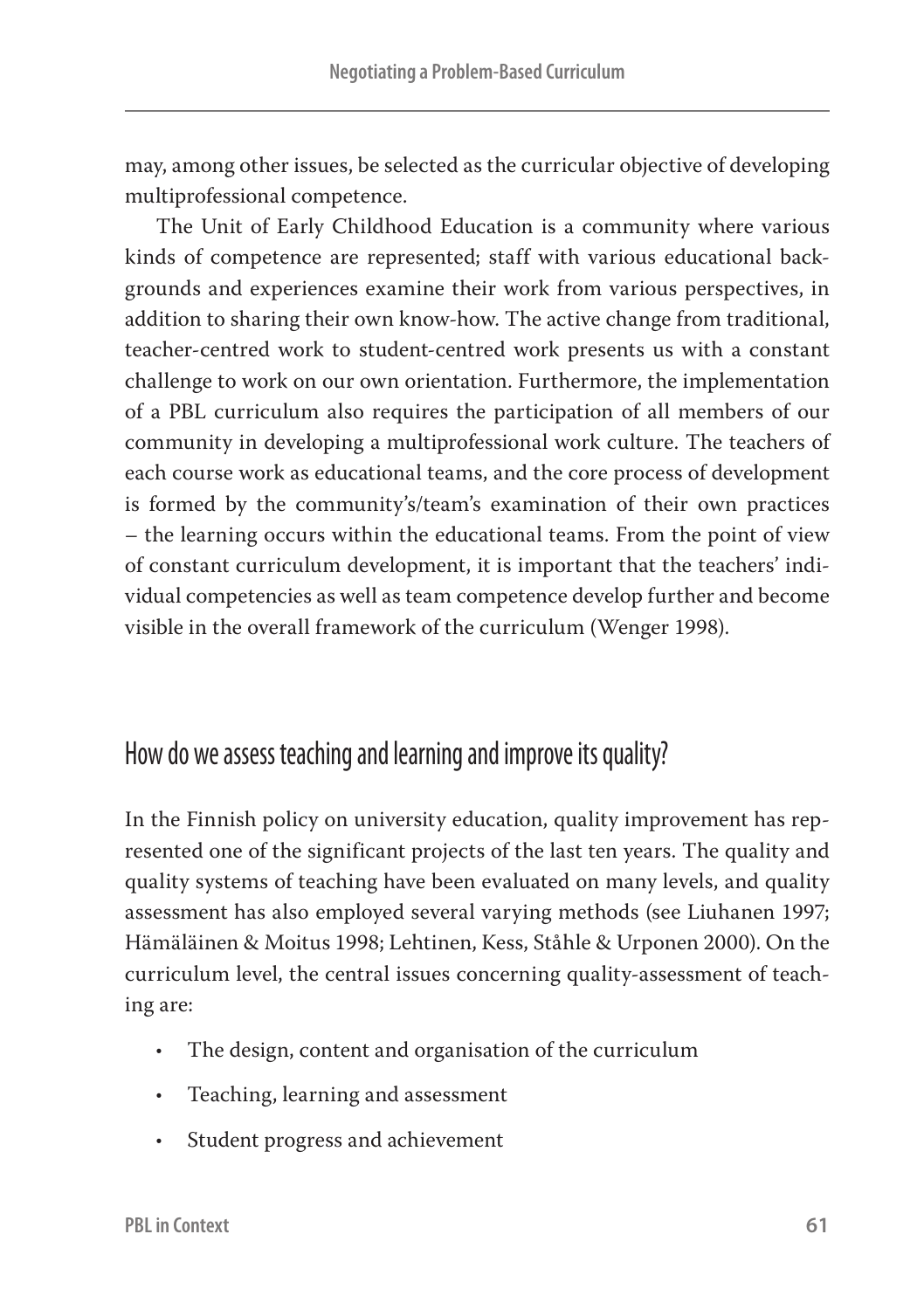- **•** The tutoring and guidance of students
- **•** Learning resources (library, computers, etc.)
- **•** Quality control and improvement.

The curriculum is realised in various interpretations and arrangements concerning the learning and knowledge environment as well as the assessment of learning. Assessment, then, directs the learning process – what is learned corresponds with what is assessed. In our PBL curriculum reformation, the basic underlying assumption about *learning can be defined in terms of changes in the student's knowledge, skills, understanding and attitudes, which are induced as a result of experience and reflection.* Such a conception of learning entails that the learner is actively committed to the learning and assessment process, in addition to regulating his/her own learning. This conception is based on an experiential and constructivist conception of learning and knowledge, according to which learning occurs when an active, self-directed learner solves conflicts between ideas and reflects on theoretical explanations, thus constructing personal knowledge (see, e.g. Boud & Fales 1983; Boud & Feletti 1999.) In our institution, the tutorial groups serve as the essential knowledge-construction sites.

The central goal of teaching is the empowerment of students. This is why *the assessment process itself should be an empowering experience.* When assessment is approached and defined in terms of empowerment, various perspectives on assessment arise. In developing the evaluation methods for learning, we have stated the following principles:

- **•** The system of learning assessment is to cohere with the conception of knowledge and learning underlying the curriculum;
- **•** The assessment of learning is to have several perspectives and voices;
- **•** Various kinds of methods which apply to the learning goals of courses are used in the assessment (self-assessment, collaborative assessment, written products, learning measurements);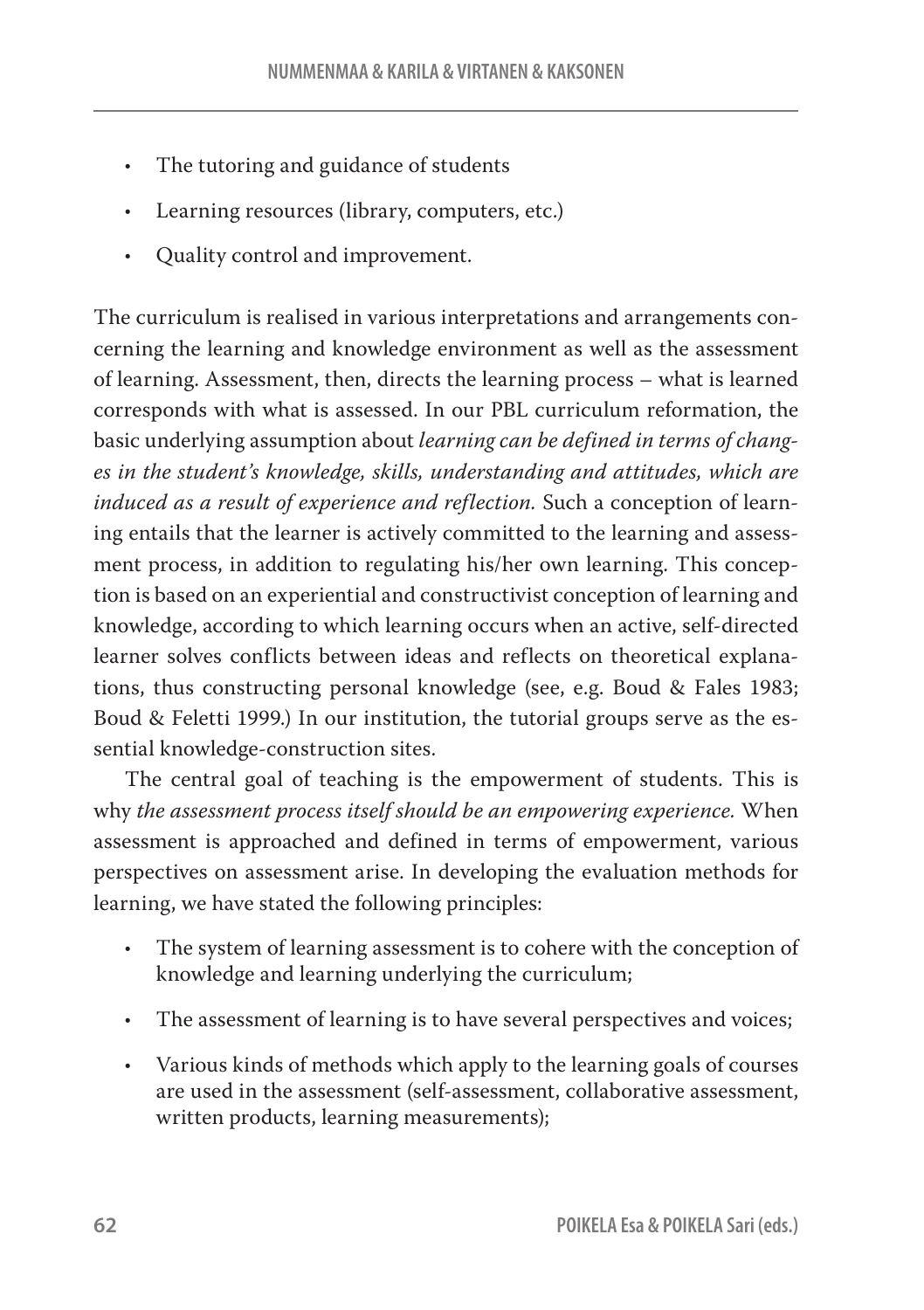**•** The development and acquired competencies in several core areas of expertise are evaluated at various stages of the programme (the professional growth portfolio).

Our curriculum is subjected to constant evaluation, development and updates. Feedback from the student and teacher interest groups as well as their participation in planning structures and content represent an integral part of improving the quality of teaching.

### Lessons learned when negotiating the curriculum

We have described the curriculum as a learning environment and curriculum development as learning at work process and reflective development. The emphasis has been shifted from the traditional examination of the student's learning process to the teachers' learning process. In conclusion, we can present a few central working principles and challenges for learning.

First and foremost, the point of departure is the assumption that highquality teaching and learning develop within the *context* in which they are planned and implemented. Curriculum development, therefore, begins with an open examination of the prevailing situation and practices.

Secondly, the curriculum development process produces a system of learning based on collaboration (*learning as belonging)* – a learning partnership*,*  where the various actors (teachers, students, administration) are all involved and committed. A learning partnership is, on the one hand, an internal process of the workplace community and, on the other, a reciprocal partnership with the outside parties (administration, developers of teaching). Discussion occurs in regular meetings and in work counselling sessions.

Thirdly, curriculum development rests on the principles of reflective development (Keating, Robinson & Clemson 1996). The process takes advantage of the teaching staff's personal experiences, through which interpre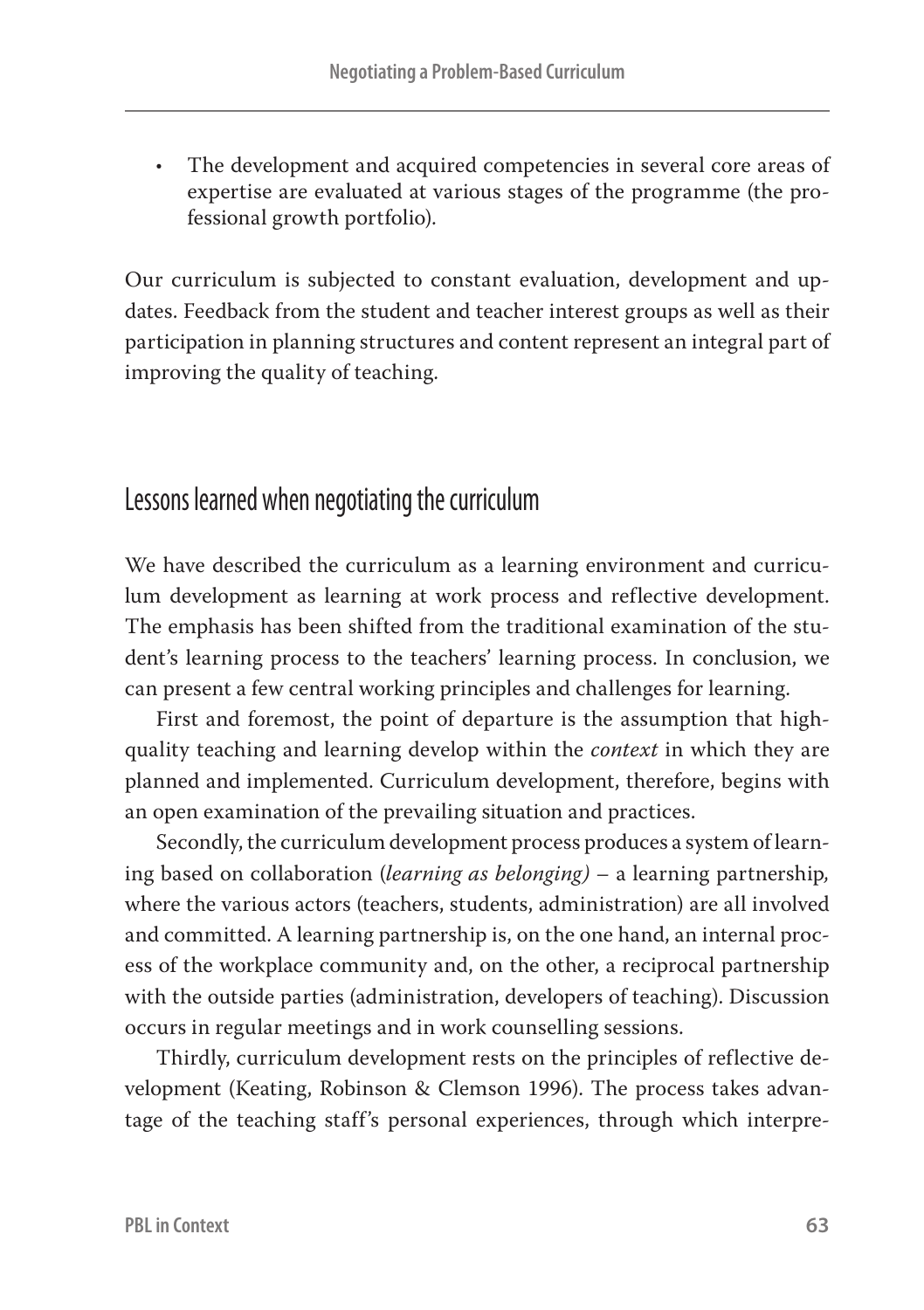tations about the curriculum as a learning environment are collaboratively produced. According to Wenger (1998) it is a question *of learning as experience* with shared meaning making. The implementation of PBL curriculum means above all adopting new community practices – *learning by doing.*

The curriculum development process produces new and further develops the old tools for the improvement of teaching, learning and the work culture. The staff are challenged through discussions and various activities (observation, interviews, metaphors, writing, portfolios, concept maps, etc.) to examine and evaluate their everyday teaching and actions (attitudes, knowledge and skills) from new perspectives, as well as to develop new ways to learn and teach. Various developmental interventions are also used to uncover the tacit knowledge within the workplace community and create new ways of analysing one's own interpretations and actions. On the personal level the most challenging learning *is learning as identity* work - the adoption of a student-centred approach to learning as opposed to the teacher-centred approach earlier used.

#### References

- Allan, J. (1996) Learning outcomes in higher education. Studies in Higher Education 21, pp. 93–108.
- Baker, H.G. (1985) The unwritten contract: job perceptions. Personnel Journal July, pp. 37–41.
- Boud, E.M. & Fales, A.W. (1983) Reflective learning: Key to learning from experience. Journal of Humanistic Psychology 23 (2), pp. 99–117.
- Boud, D. & Feletti, G. (1999) Ongelmalähtöinen oppiminen. Helsinki: Hakapaino.
- Bernstein, B. (1990) The structuring of pedagogic discourse: Vol IV, Class, codes and control. London: Routledge.
- Cockman, P., Evans, B. & Reynolds, P. (1999) Consulting for real people. A client-centred approach for change agents and leaders. London: McGraw-Hill Publishing Company.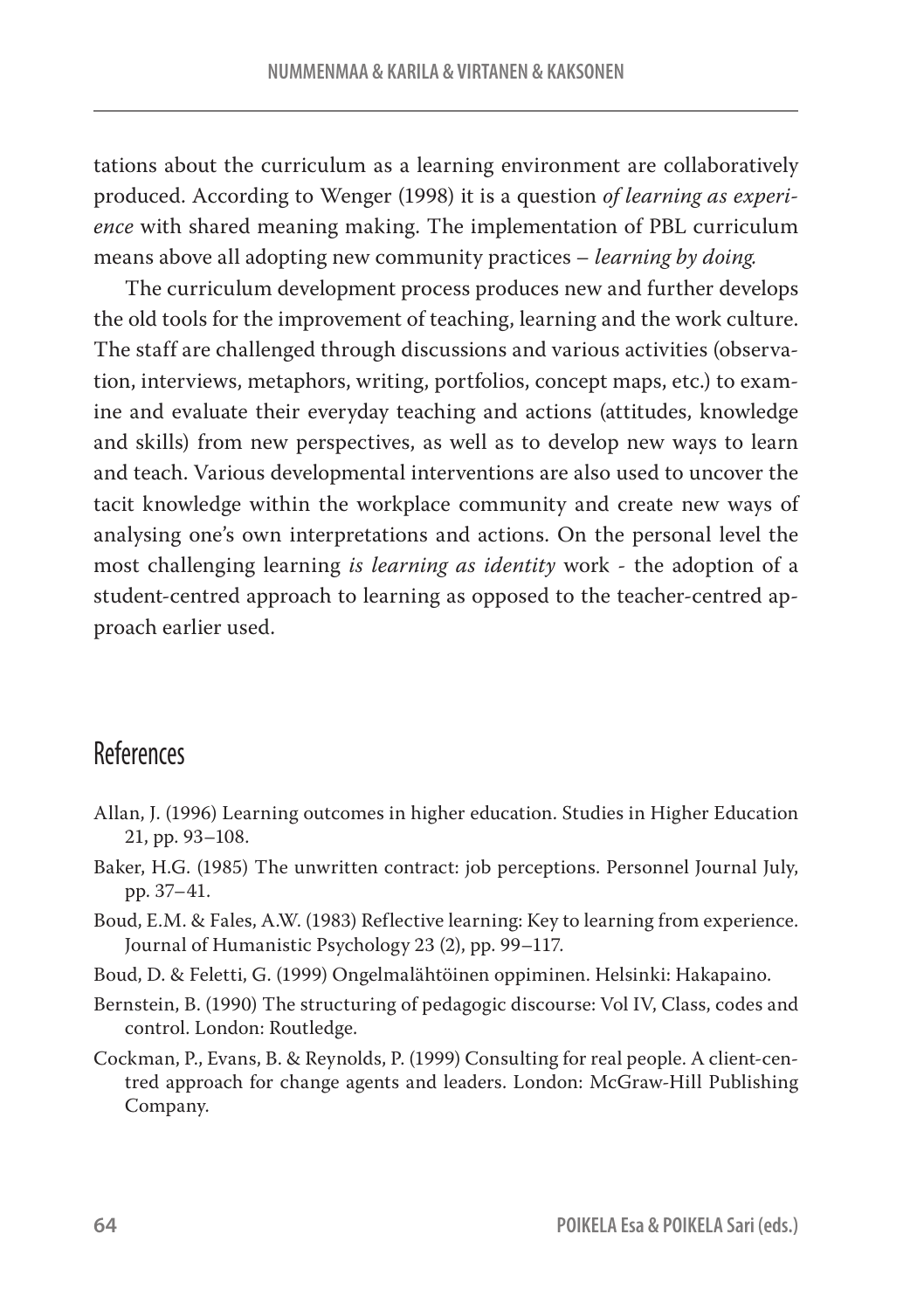- Dolmans, D.H.M., Snellen-Balendong, H., Wolfhagen, I.H.A.P. & van der Vleuten, C.P.M. (1997) Seven principles of effective case design for problem-based curriculum. Medical Teacher 19, 3, pp. 185–189.
- Flechter, J.K. (1996) A relational approach to the proteam work. In D.T. Hall The career is dead long live the career. San Francisco: Jossey Bass.
- Goodson, I. (1989) "Chariots of Fire": Etymologies, Epistemologies and the Emergence of Curriculum. In G. Milburn, I. Goodson & R. Clark (Eds.) Re-Interpreting Curriculum Research: Images and Argument. London: The Althouse Press, pp. 13–25.
- Hannafin, M. & Land, S. (1997) The foundation and assumptions of technology-enhanced student-centered learning environments. Instructional Science (25), pp. 167–202.
- Hlebowitsh, P. (1997) The search for the curriculum field. Journal of Curriculum Studies 29 (5), pp. 507–511.
- Hämäläinen, K. & Moitus, S. (1998) Laatua korkeakoulutukseen teoriaa ja käytäntöä. Korkeakoulujen arviointineuvoston julkaisuja 6.
- Jussila, J. & Saari, S. (1999) Opettajankoulutus tulevaisuuden tekijänä. Yliopistoissa annettavan opettajankoulutuksen arviointi. Korkeakoulujen arviointineuvoston julkaisuja 11.
- Karila, K. & Nummenmaa, A.R. (2001) Matkalla moniammatillisuuteen: kuvauskohteena päiväkoti. Helsinki: WSOY.
- Karila, K. & Nummenmaa, A.R. (2002) Asiantuntijuuden ja oppimisen opetussuunnitelmalliset tulkinnat. In A.R. Nummenmaa & J. Virtanen (Eds.) Ongelmasta oivallukseen. Ongelmaperustainen opetussuunnitelma. Tampere: Tampere University Press.
- Karjalainen, A. (2003) (Ed.) Akateeminen opetussuunnitelmatyö. Oulun yliopisto: Opetuksen kehittämisyksikkö.
- Keating, C., Robinson, T. & Clemson (1996) Reflective inquiry: a method for organizational learning. Learning Organization 3 (4), pp. 35–46.
- Kozlowski, S.W.J., Gully, S.M., Nason, E.R. & Smith, E.M. (1999) Developing adaptive teams: A theory of compilation and performance across levels and times. In D.R. Ilgen & E.D. Pulakos (Eds.) The changing nature of performance: Implications for staffing, motivation and development. San Francisco: Jossey-Bass.
- Launis, K. (1997) Moniammatillisuus ja rajojen ylitykset asiantuntijatyössä. In J. Kirjonen, P., Remes & A. Etäpelto (Eds.), Muuttuva asiantuntijuus. Jyväskylä: Jyväskylän yliopiston kirjapaino, pp. 122–128.